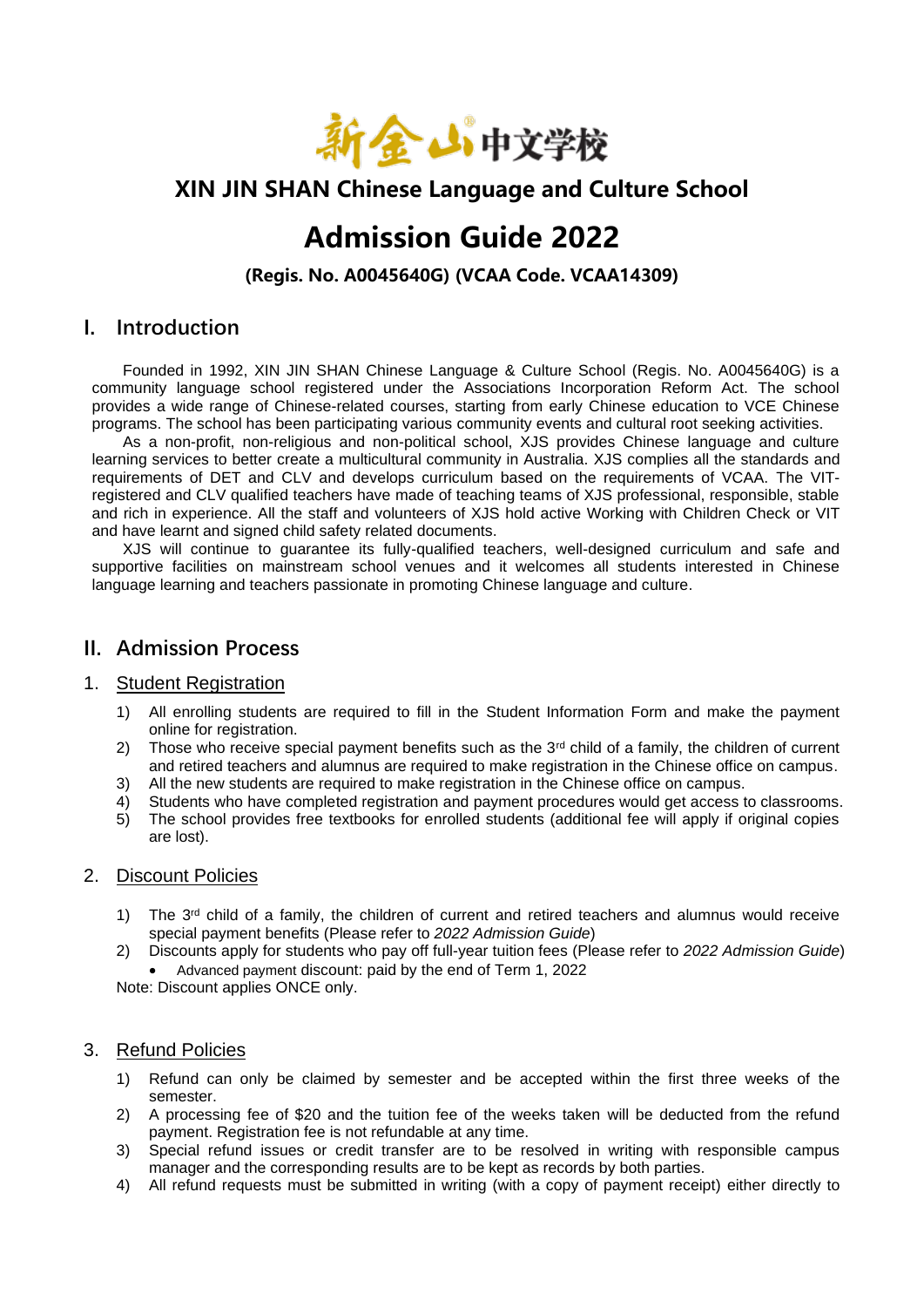responsible campus manager or to school email address. Once the relevant information is confirmed, the cheque of refund payment would be sent out within 10 business days after the application. E-mail Address: [admin@xjs.vic.edu.au](mailto:admin@xjs.vic.edu.au)

### **III. Methods of Payment**

During Covid-19 restriction periods, XJS follows all the government instructions. Concerning the health and safety of the school community, please refer to the payment notices issued by XJS regarding payment methods.

### **IV. 2022 School Calendar**

| <b>Semester</b><br><b>One</b> | Term 1<br>(9 weeks) | 5/6 February, 2022 - 2/3 April, 2022      |
|-------------------------------|---------------------|-------------------------------------------|
|                               | Term 2<br>(8 weeks) | 30 April /1 May, 2022 - 18 /19 June, 2022 |
|                               | Term 3<br>(9 weeks) | 16/17 July, 2022 - 10/11 September, 2022  |
| <b>Semester</b><br>Two        | Term 4<br>(9 weeks) | 8/9 October, 2022 - 3/4 December, 2022    |

**Class Time** <sup>1</sup>

**Saturdays & Sundays** 2

#### **Morning Chinese Class**

#### **9:30 am – 12:15 pm (MWN campus: 10:00 am – 12:30 pm)**

#### **Afternoon Chinese Class**

#### **1:15 pm – 4:00 pm (MWN campus: 1:30 pm – 4:00 pm)** <sup>3</sup>

#### **Full-day Class: Afternoon Chinese Maths and Culture Program**

**1:15 pm – 4:00 pm**

**VCE Morning Class**

#### **9:30 am – 12:15 pm**

### **VCE Afternoon Class**

#### **1:30 pm – 4:15 pm**

Notes:

- 1. Different campuses may have a slight difference in school times based on specific situations.
- **2. Chinese prep, Grade 1-12 Chinese offer morning and afternoon Chinese Programs. Details see below** *Courses & Costs***.**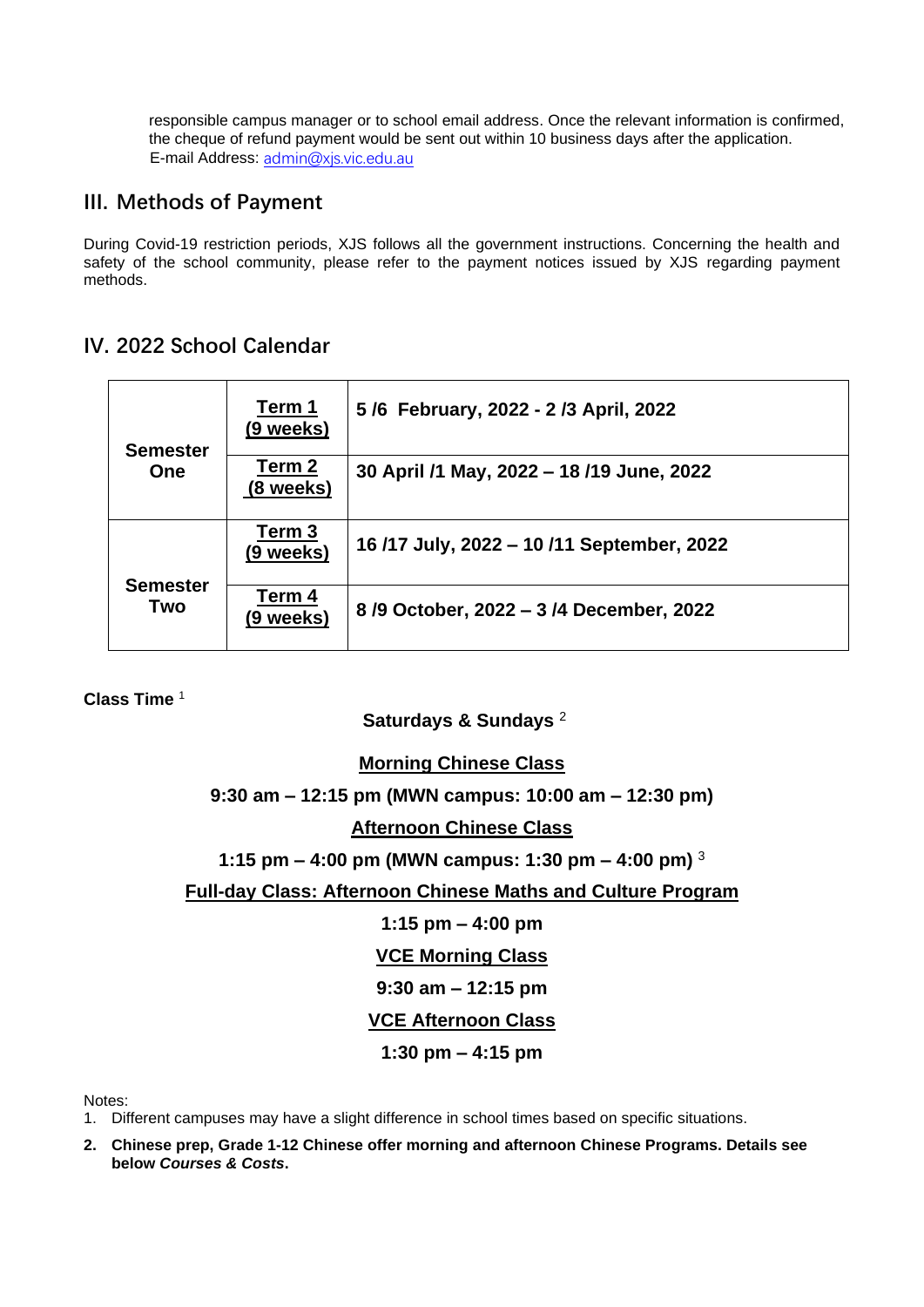3. **Full-day Chinese Maths and Culture Program offers Chinese traditional maths, traditional culture and customs and traditional arts classes etc. The detailed course offer is based on the requirements of students and teachers on specific campuses.**

### **V. Child safety policies**

XJS complies with all the child safety policies required by DET and CLV and has developed all the relevant regulations such as Code of Conduct, Child Safe Policy, Student Collection Policy, Anti-bullying Policy and Cyber Safety Policy etc. If you have any concern or suggestions regarding our school policies on child safety, please visit our school website <https://xjs.vic.edu.au/child-safety/>or contact us on 9888 1688 or [admin@xjs.vic.edu.au](mailto:admin@xjs.vic.edu.au)

### **VI. Covid-safe policies**

XJS complies with all the regulations and instructions regarding Covid-safe and health protection required by DET and CLV. The health and safety of students and staff of XJS is always the first priority of the school.

### **VII.On-campus conducts of students and parents**

- 1. The school observes the rules and regulations framed by the Department of Education and Training including those of Child Safety Standards.
- 2. The school has developed relevant policies such as Discipline Procedures, Student Attendance Policy, etc.
- 3. Students observe the regulations framed by the school, protect the school's reputation and intellectual properties and take the responsibility for the damages caused by themselves.
- 4. Within school terms, students are not allowed to enter the campus without the company of adults before 9:10am.
- 5. Without permission, students cannot leave school for shopping or go home during school time.
- 6. During class time, students are not allowed to use mobile phones; Without permission of class teachers, students are not allowed to use tablets in class.
- 7. Students are not suggested to bring any valuable items to school. They would take full responsibilities for any loss or damage.
- 8. Early collection is only accepted with written confirmation from the Chinese Office after completing the Student Early Collection Form.
- 9. All the students not being collected 15 minutes after class would be sent to the Chinese Office on campus.
- 10. Parents need to provide written authorization for other guardians or friends to collect their children if they are not able to do so themselves.
- 11. All the campuses are NUTS-FREE and EGGS-FREE due to food allergic concerns.
- 12. During class time, parents and non-XJS staff are not allowed to stay on campus.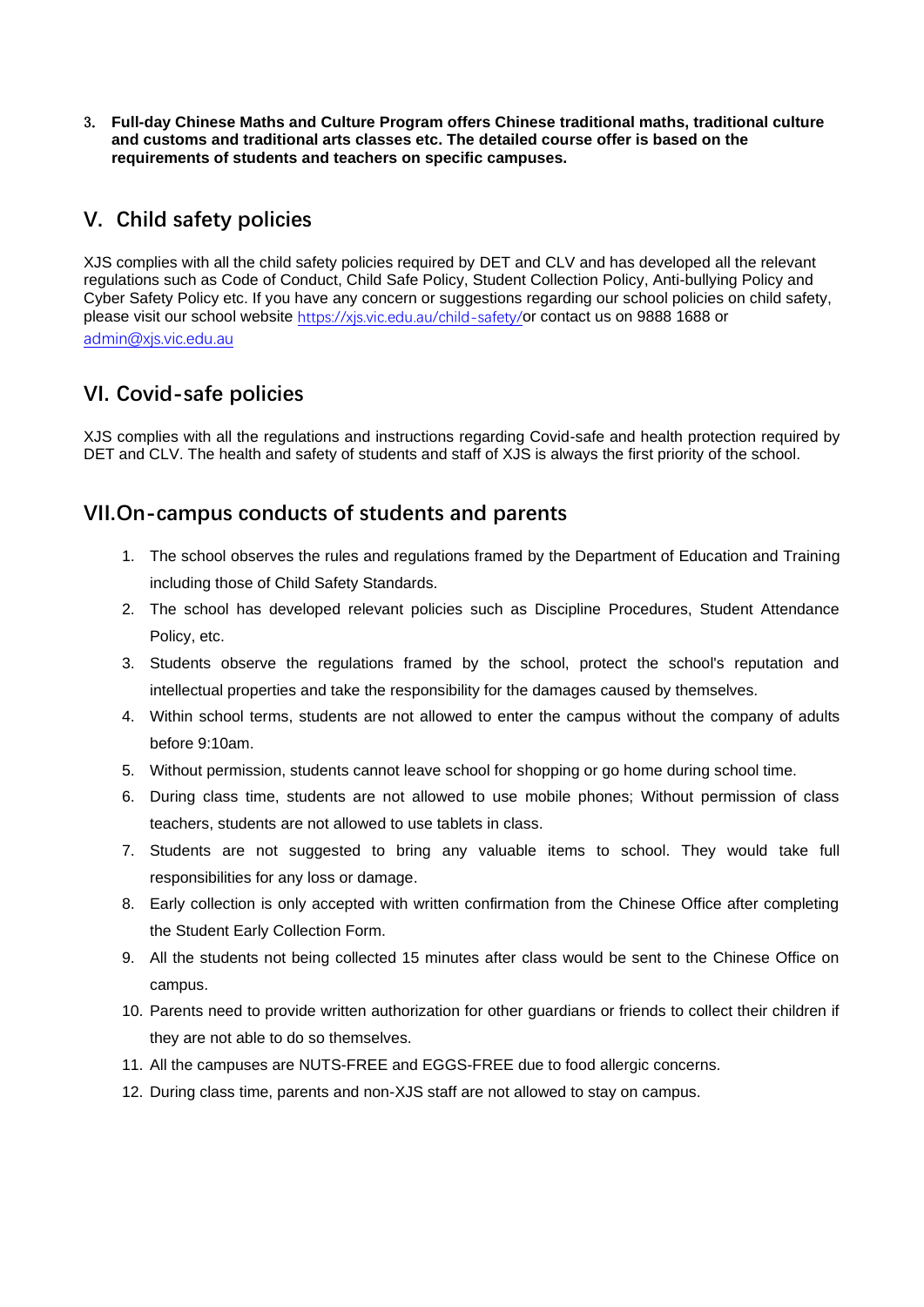### **VIII. Chinese Courses (Early-learning & Prep)**

| <b>Courses</b>                                                                        | <b>Requirements</b>         | <b>Contents</b>                                                                                                                                                                                                                                       |  |  |
|---------------------------------------------------------------------------------------|-----------------------------|-------------------------------------------------------------------------------------------------------------------------------------------------------------------------------------------------------------------------------------------------------|--|--|
| <b>Early-Learning</b><br>(Parent Accompany<br>Required)<br>(Quota restrictions apply) | Children<br>Aged 3-4        | <b>Morning/ Afternoon class</b><br>Children are immersed in a Chinese-speaking environment through<br>various activities to culture a sense for the language. The curriculum is<br>based on Victorian Early Years Learning and Development Framework. |  |  |
| <b>Chinese Prep</b>                                                                   | <b>Children</b><br>Aged 4-5 | <b>Morning/ Afternoon/ Full-day classes</b><br>The curriculum is based on Victorian Early Years Learning and<br>Development Framework. Drawing, singing and handicraft making are<br>supplemented in class teaching.                                  |  |  |

### **IX. Chinese Courses (Year 1-9)**

| Grade 1-5                                                                                             | Children<br>Aged $5+$                                                                                                                                                    | <b>Morning/ Afternoon/ Full-day classes</b><br>Classes are mainly taught in Chinese. Teachers may explain in English<br>to help students understand the instruction. Book 1-5 of the Chinese<br>textbook series <i>Chinese</i> are used. There would be a balanced focus on<br>reading, writing, listening and speaking to cultivate a good learning habit<br>and an interest in Chinese for students.<br>Pinyin class would be available for year 1 students.<br>The Chinese Culture Program (for full-day class) is a special program<br>including Chinese maths, Chinese culture and arts, while strengthen their<br>listening and speaking at the same time. |
|-------------------------------------------------------------------------------------------------------|--------------------------------------------------------------------------------------------------------------------------------------------------------------------------|------------------------------------------------------------------------------------------------------------------------------------------------------------------------------------------------------------------------------------------------------------------------------------------------------------------------------------------------------------------------------------------------------------------------------------------------------------------------------------------------------------------------------------------------------------------------------------------------------------------------------------------------------------------|
| Grade 6-9<br>(Including Advanced<br><b>Chinese Class)</b>                                             | Primary & Middle<br><b>School Students</b><br>with a certain level<br>of Chinese<br>fluency.<br><b>Placement tests</b><br>are available for<br>class/level<br>selection. | <b>Morning/ Afternoon class</b><br>Classes are focused on Chinese reading and writing to fortify students'<br>oral and written skills. Book 6-9 of the Chinese textbook series Chinese<br>are used.<br>More intensive speaking and writing exercise are provided for students<br>over Grade 7.<br>The school provides Advanced Chinese Class to meet the demand of<br>students with higher Chinese levels. Textbooks are the middle school<br>version of the Chinese series.                                                                                                                                                                                     |
| <b>ACP Grade 1-9</b><br>(Accelerated Chinese<br>Program)<br>(Only available on Mt<br>Waverley campus) | * Accelerated<br>Chinese Program<br>provides selective<br>entry tests every<br>year for advanced<br>students of<br>Chinese fluency.                                      | <b>Morning/ Afternoon class</b><br>Classes are mainly taught in Chinese (limited places). The Chinese<br>textbook series Chinese are used. There would be a balanced focus on<br>reading, writing, listening and speaking to cultivate a good learning habit<br>and an interest in Chinese language and culture for students.<br>There are also contents designed specifically for Accelerated Program<br>Students for better understanding and application of the Chinese<br>language.                                                                                                                                                                          |

### **X. VCE Chinese Programs**

XIN JIN SHAN is a VCE Chinese institution authorized by the Department of Education and Training Victoria and the Victorian Curriculum & Assessment Authority (VCAA Code: VCAA14309).

The school is authorized to provide VCE Chinese as First Language (FL), VCE Chinese as Second Language (SL), Chinese as Second Language Advanced (SLA) and Chinese Language, Culture and Society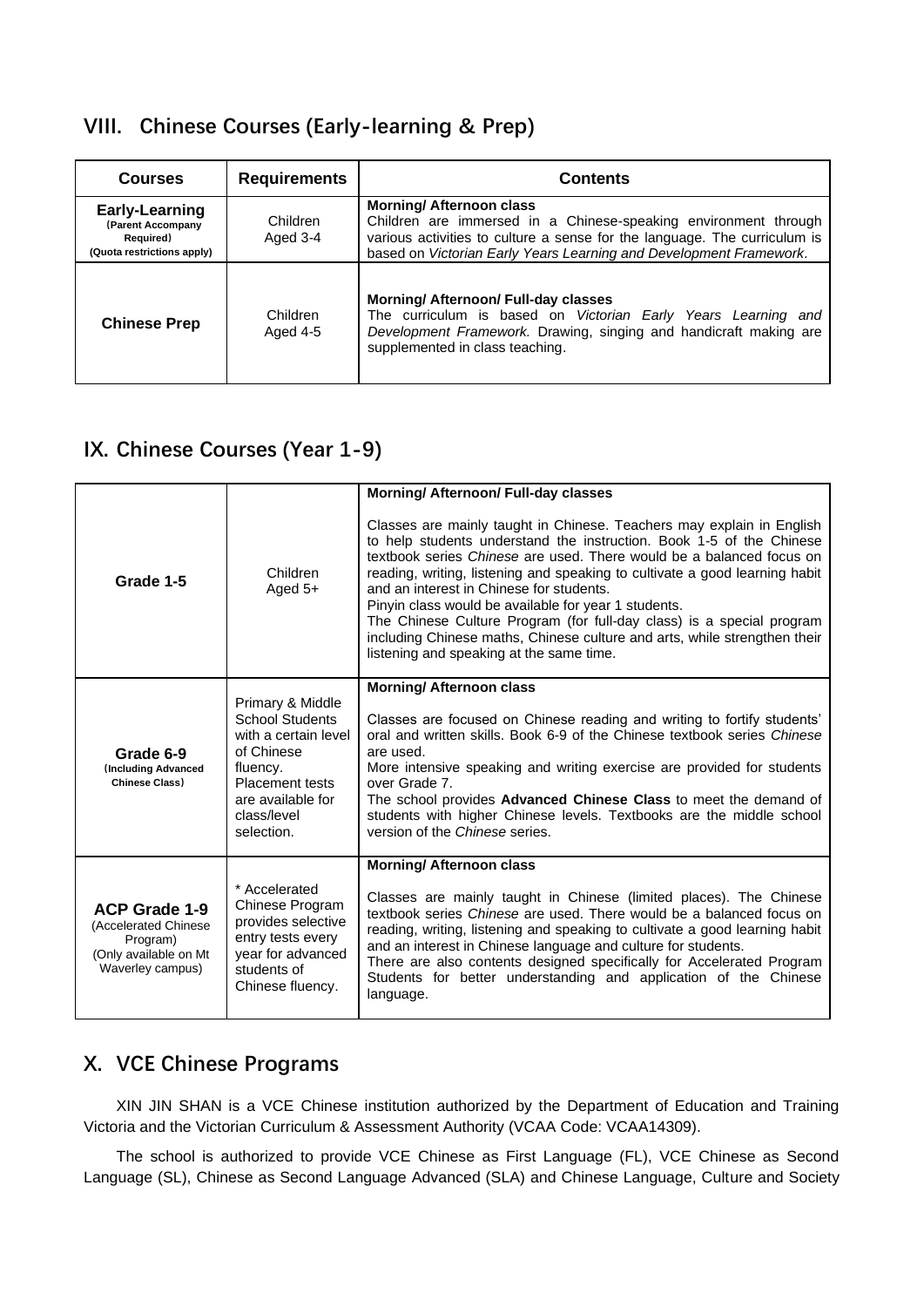courses. All students willing to take VCE can enroll in the Chinese programs provided by XJS, and register at the school to take VCE Chinese exams.

Students of XIN JIN SHAN have achieved distinguished results since the school's VCE Chinese program is established. The number of high-score students is among Top 1 in Victoria, and the average score of XJS students is far above that of from other schools. In recent years, XJS students have started to achieve beyond high scores. There have been full-scorers for years, and many students have received the *Premier's VCE Awards* – the highest award for single subject study in Victoria.

The school has thus become even more well-known due to its frequent presence on the High-score Rankings of mainstream media such as *The Age* and *Herald Sun*.

| <b>Courses</b><br><b>Requirements</b>                                                                                   |                                                                                                                                                                                                                                                                                                                                                               | <b>Contents</b>                                                                                                                                                                                                                                                                                                                                                                                                                                                                                                                                                                                                                                                                                                                                                                                                                                              |  |  |
|-------------------------------------------------------------------------------------------------------------------------|---------------------------------------------------------------------------------------------------------------------------------------------------------------------------------------------------------------------------------------------------------------------------------------------------------------------------------------------------------------|--------------------------------------------------------------------------------------------------------------------------------------------------------------------------------------------------------------------------------------------------------------------------------------------------------------------------------------------------------------------------------------------------------------------------------------------------------------------------------------------------------------------------------------------------------------------------------------------------------------------------------------------------------------------------------------------------------------------------------------------------------------------------------------------------------------------------------------------------------------|--|--|
| Grade 9 & 10<br>students in 2022<br>Grade 10 (VCE<br>with acceptable<br><b>Chinese Prep)</b><br>Chinese<br>proficiency. |                                                                                                                                                                                                                                                                                                                                                               | Textbooks and supplementary materials are well-chosen and designed<br>preparing students for later VCE studies. The course provides students with<br>knowledge basic and essential to further VCE Chinese studies.<br>Taught by teachers qualified and experienced in VCE Chinese education.                                                                                                                                                                                                                                                                                                                                                                                                                                                                                                                                                                 |  |  |
| <b>VCE Chinese</b><br>G11, G12                                                                                          | Grade 10, 11, 12<br>students in 2022<br>with acceptable<br>Chinese<br>proficiency.                                                                                                                                                                                                                                                                            | The school provides Chinese First Language (FL), Chinese Second<br>Language (SL), Chinese Second Language Advanced (SLA) and Chinese<br>Language, Culture and Society courses based on relevant regulations of<br>VCAA.<br>Textbooks and supplementary materials are well-chosen and designed<br>according to the VCE Chinese Syllabus as well as the test requirement.<br>The course provides students with essential reference materials and<br>tailored training to fully prepare them for the test.<br>Taught by teachers qualified and experienced in VCE Chinese education.                                                                                                                                                                                                                                                                            |  |  |
| <b>VCE Prep</b><br>(Accelerated<br><b>Chinese</b><br>Program)                                                           | Grade 9 & 10<br>students in 2022<br>with advanced<br>Chinese<br>proficiency.                                                                                                                                                                                                                                                                                  | The program is selective entry only and entry tests are available each year<br>for students interested (limited places).<br>Textbooks and supplementary materials are well-chosen and designed<br>according to the test requirement and VCE Chinese Syllabus. The course<br>prepares students with knowledge basic and essential to further VCE<br>Chinese studies.<br>Taught by teachers qualified and experienced in VCE Chinese education<br>catering for students with advanced level of Chinese proficiency with<br>flexible teaching methods and enforced reading and writing training.                                                                                                                                                                                                                                                                |  |  |
| <b>VCE 11, 12</b><br>(Accelerated<br><b>Chinese</b><br>Program)                                                         | Grade 10, 11 & 12<br>students in 2022<br>with advanced<br>Chinese<br>proficiency.                                                                                                                                                                                                                                                                             | The program is selective entry only and entry tests are provided each year<br>for students interested (limited places).<br>The school provides Chinese First Language (FL), Chinese Second<br>Language (SL), Chinese Second Language Advanced (SLA) and Chinese<br>Language, Culture and Society courses based on relevant regulations of<br>VCAA.<br>Textbooks and supplementary materials are well-chosen and designed<br>according to the VCE Chinese Syllabus as well as the test requirement.<br>The course provides students with essential reference materials and<br>tailored training to fully prepare them for the test.<br>Taught by teachers qualified and experienced in VCE Chinese education<br>catering for students with advanced level of Chinese proficiency with<br>flexible teaching methods and enforced reading and writing training. |  |  |
| <b>Chinese</b><br>Language,<br><b>Culture and</b><br><b>Society</b>                                                     | Grade 9-11<br>students in 2022<br>The program is a new VCE Chinese course approved by VCAA. Based on<br>the VCAA curriculum, the course is supplemented with VCAA specified<br>with interest in<br>literature and relevant teaching resources and taught by experienced VCE<br>Chinese culture and<br>acceptable Chinese<br>Chinese teachers.<br>proficiency. |                                                                                                                                                                                                                                                                                                                                                                                                                                                                                                                                                                                                                                                                                                                                                                                                                                                              |  |  |
| <b>IB Chinese</b>                                                                                                       | Grade 11, 12<br>students in 2022<br>with acceptable<br>Chinese<br>proficiency.                                                                                                                                                                                                                                                                                | The school provides IBA Chinese, IBB Chinese Standard Level (SL) and<br>Higher Level (HL) tutoring. In-class materials and content are designed<br>based on the IB Chinese Syllabus to fully meet the test requirements.<br>Taught by teachers experienced in IB curriculum and familiar with the<br>syllabus.<br>Many students from XJS have received full-score in recent years.                                                                                                                                                                                                                                                                                                                                                                                                                                                                           |  |  |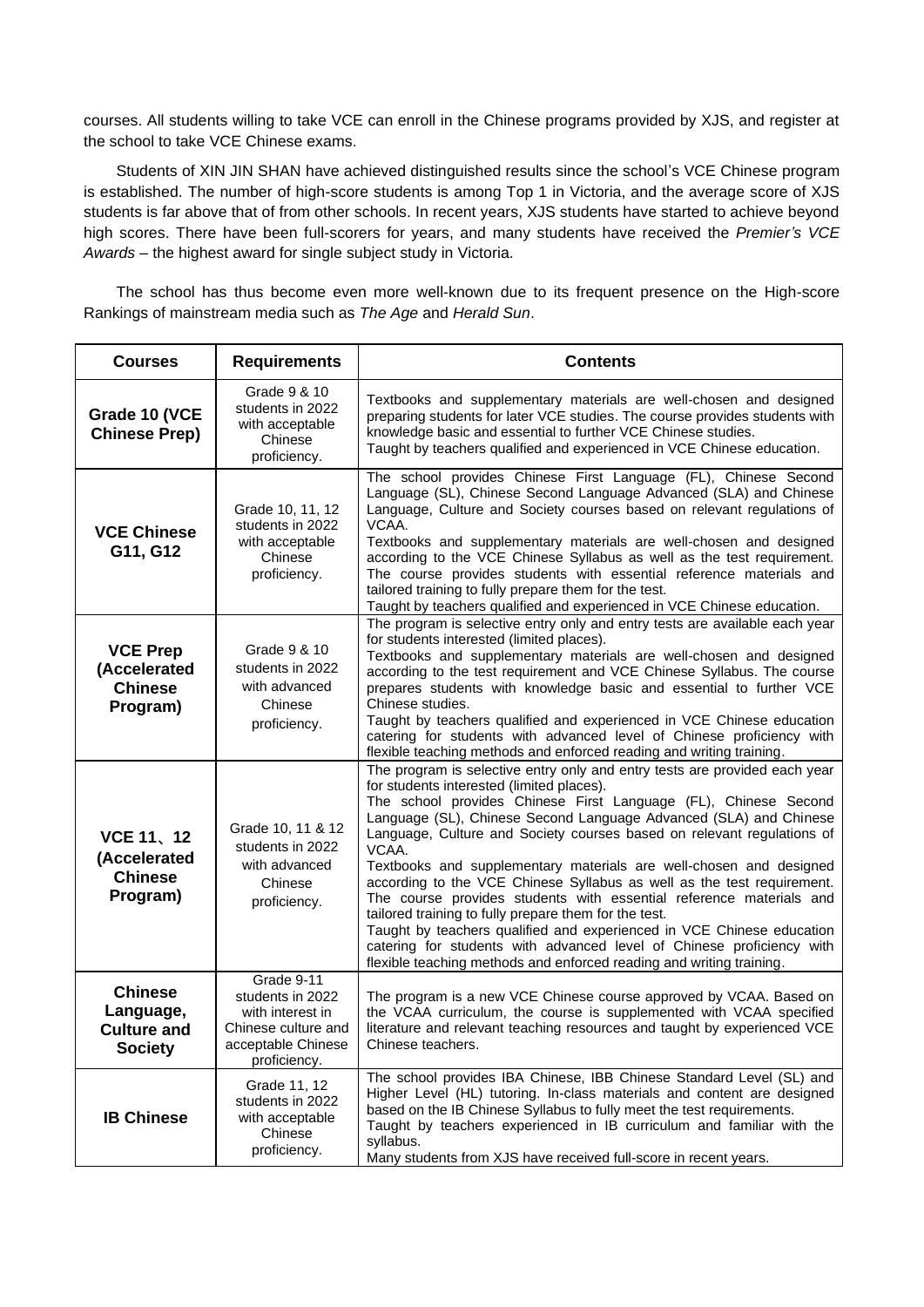## **XI. Costs**

| <b>Year level</b>            |                                           | <b>Standard price</b>                            | 3rd child, child of<br>retired teachers<br>and alumnus | <b>Child of current</b><br>teachers       |
|------------------------------|-------------------------------------------|--------------------------------------------------|--------------------------------------------------------|-------------------------------------------|
|                              | Half-year<br>(including registration fee) | <b>Full-year</b><br>(including registration fee) | <b>Full-year</b><br>(including registration<br>fee)    | Full-year<br>(including registration fee) |
| EL (Half-day)                | \$250                                     | \$500                                            | \$300                                                  | \$250                                     |
| (quota restriction)          | (Reg: \$90)                               | (Reg: \$180)                                     | (Reg: \$90)                                            | (Reg: \$90)                               |
| Prep                         | \$350                                     | \$700                                            | \$400                                                  | \$300                                     |
| (Half-day)                   | (Reg: \$90)                               | (Reg: \$180)                                     | (Reg: \$90)                                            | (Reg: \$90)                               |
| Year 1-5                     | \$350                                     | \$700                                            | \$400                                                  | \$300                                     |
| (Half-day)                   | (Reg: \$90)                               | (Reg: \$180)                                     | (Reg: \$90)                                            | (Reg: \$90)                               |
| Year 6-9, Advanced           | \$350                                     | \$700                                            | \$400                                                  | \$300                                     |
| Class (Half-day)             | (Reg: \$90)                               | (Reg: \$180)                                     | (Reg: \$90)                                            | (Reg: \$90)                               |
| Prep, Year 1-5 (Full-day)    | \$550                                     | \$1,100                                          | \$600                                                  | \$500                                     |
|                              | (Reg: \$90)                               | (Reg: \$180)                                     | (Reg: \$90)                                            | (Reg: \$90)                               |
| Year 10/VCE Prep (Half-      | \$400                                     | \$800                                            | \$500                                                  | \$400                                     |
| day)                         | (Reg: \$160)                              | (Reg: \$320)                                     | (Reg: \$160)                                           | (Reg: \$160)                              |
| ACP Year 1-9                 | \$500                                     | \$1,000                                          | \$500                                                  | \$400                                     |
| (Half-day)                   | (Reg: \$120)                              | (Reg: \$240)                                     | (Reg: \$120)                                           | (Reg: \$120)                              |
| ACP Year 10/ ACP VCE         | \$550                                     | \$1,100                                          | \$500                                                  | \$400                                     |
| Prep (Half-day)              | (Reg: \$160)                              | (Reg: \$320)                                     | (Reg: \$160)                                           | (Reg: \$160)                              |
| <b>VCE 11</b>                | \$550                                     | \$1,100                                          | \$500                                                  | \$400                                     |
| (Half-day)                   | (Reg: \$160)                              | (Reg: \$320)                                     | (Reg: \$160)                                           | (Reg: \$160)                              |
| <b>ACP VCE11</b>             | \$650                                     | \$1,300                                          | \$500                                                  | \$400                                     |
| (Half-day)                   | (Reg: \$160)                              | (Reg: \$320)                                     | (Reg: \$160)                                           | (Reg: \$160)                              |
| VCE11 Overseas (Half-        | \$650                                     | \$1,300                                          | \$500                                                  | \$400                                     |
| day)                         | (Reg: \$160)                              | (Reg: \$320)                                     | (Reg: \$160)                                           | (Reg: \$160)                              |
| <b>VCE 12</b>                | \$650                                     | \$1,300                                          | \$500                                                  | \$400                                     |
| (Half-day)                   | (Reg: \$160)                              | (Reg: \$320)                                     | (Reg: \$160)                                           | (Reg: \$160)                              |
| <b>ACP VCE12</b>             | \$700                                     | \$1,400                                          | \$500                                                  | \$400                                     |
| (Half-day)                   | (Reg: \$160)                              | (Reg: \$320)                                     | (Reg: \$160)                                           | (Reg: \$160)                              |
| <b>VCE12 Overseas (Half-</b> | \$700                                     | \$1,400                                          | \$500                                                  | \$400                                     |
| day)                         | (Reg: \$160)                              | (Reg: \$320)                                     | (Reg: \$160)                                           | (Reg: \$160)                              |
| IB Year 11                   | \$650                                     | \$1,300                                          | \$500                                                  | \$400                                     |
|                              | (Reg: \$160)                              | (Reg: \$320)                                     | (Reg: \$160)                                           | (Reg: \$160)                              |
| IB Year 12                   | \$700                                     | \$1,400                                          | \$500                                                  | \$400                                     |
|                              | (Reg: \$160)                              | (Reg: \$320)                                     | (Reg: \$160)                                           | (Reg: \$160)                              |
| Chinese language,            | \$550                                     | \$1,100                                          | \$500                                                  | \$400                                     |
| culture and society          | (Reg: \$160)                              | (Reg: \$320)                                     | (Reg: \$160)                                           | (Reg: \$160)                              |